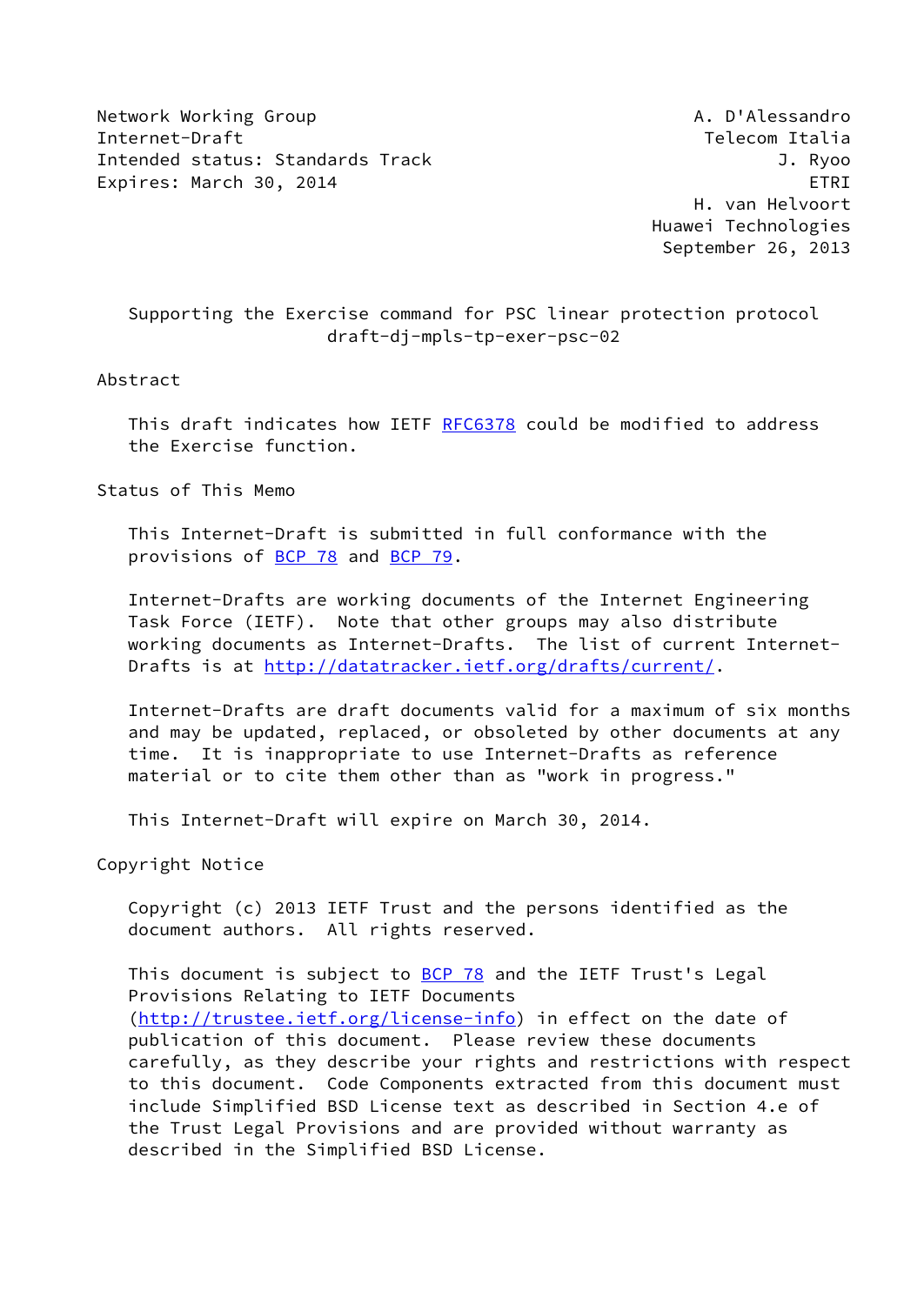<span id="page-1-1"></span>Internet-Draft EXER command in PSC September 2013

## Table of Contents

| 1.                                                                         | $\overline{2}$  |
|----------------------------------------------------------------------------|-----------------|
| 2.                                                                         | $\overline{2}$  |
| Updates to $Section 2.1$ . Acronyms<br>2.1.                                | $\overline{3}$  |
| Updates to Section 3.1. Local Request Logic $\cdots$<br>2.2.               | $\overline{3}$  |
| Update to $Section 3.2$ . Remote Requests<br>2.3.                          | $\overline{3}$  |
| Updates to <u>Section 3.6</u> . PSC Control States $\ldots \ldots$<br>2.4. | $\overline{3}$  |
| Updates to <u>Section 4.2.2</u> . PSC Request Field $\cdots$<br>2.5.       | $\overline{4}$  |
| Updates to Section 4.3.2. Priority of Inputs $\ldots \ldots$<br>2.6.       | $\overline{4}$  |
| Updates to Section 4.3.3. Operation of PSC States $\ldots$ .<br>2.7.       | $\overline{4}$  |
| $2.7.1$ . Updates to Section 4.3.3.1. Normal State                         | $\overline{4}$  |
| 2.7.2. Updates to Section 4.3.3.6. Do-not-Revert State                     | $\overline{4}$  |
| $2.7.3.$ New subsection for Exercise State $\ldots$                        | $\overline{4}$  |
| Updates to $Appendix A$ . PSC State Machine Tables<br>2.8.                 | 6               |
| 2.9. Updates to Appendix B. Exercising the Protection Domain.              | 9               |
| 3.                                                                         | $\overline{9}$  |
| 4.                                                                         | 9               |
| 5.                                                                         | $\underline{9}$ |
| 6.                                                                         | $\overline{9}$  |
| Normative References<br>6.1.                                               | $\underline{9}$ |
| 6.2. Informative References                                                | 9               |
| Authors' Addresses                                                         | 10              |
|                                                                            |                 |

## <span id="page-1-0"></span>[1](#page-1-0). Introduction

 Exercise is a command to test if the PSC communication is operating correctly. More specifically, the Exercise is to test and validate the linear protection mechanism and PSC protocol including the aliveness of the Local Request logic, the PSC state machine and the PSC message generation and reception, and the integrity of the protection path, without triggering the actual traffic switching. It is used while the working path is either carrying the traffic or not. It is lower priority than any "real" switch request. It is only valid in bidirectional switching, since this is the only place where one can get a meaningful test by looking for a response.

 This command is documented in R84 of [\[RFC5654](https://datatracker.ietf.org/doc/pdf/rfc5654)] and it has been identified as a requirement in the ITU's liaison statement "Liaison Statement: Recommendation ITU-T G.8131/Y.1382 revision - Linear protection switching for MPLS-TP networks " [\[LIAISON1205](#page-10-2)] and "Recommendation ITU-T G.8131 revision - Linear protection switching for MPLS-TP networks [\[LIAISON1234](#page-10-3)]. This draft is created as an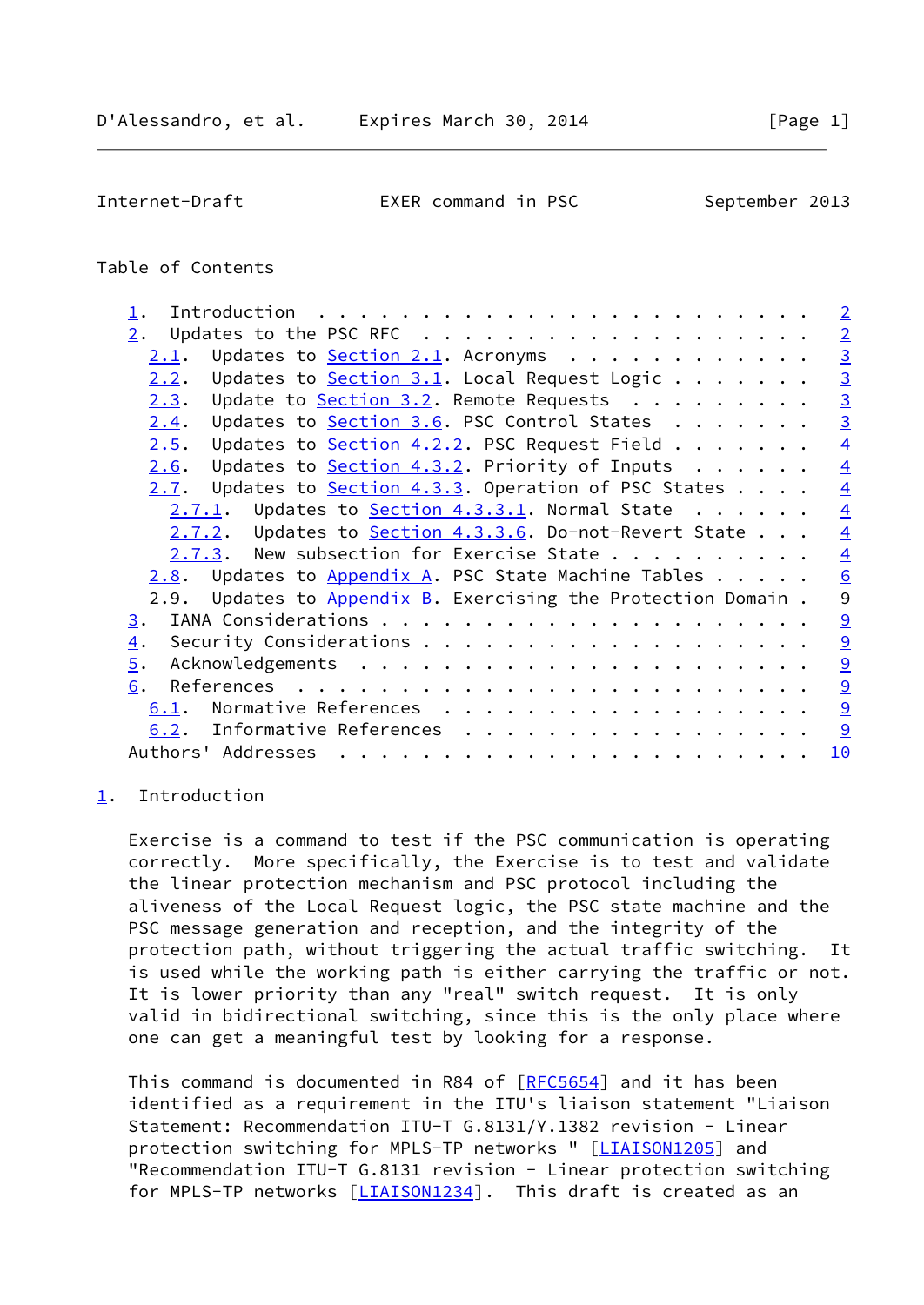attempt to align PSC behaviour and functionalities to meet IETF and ITU-T MPLS Transport Profile requirements.

<span id="page-2-0"></span>[2](#page-2-0). Updates to the PSC RFC

D'Alessandro, et al. Expires March 30, 2014 [Page 2]

<span id="page-2-2"></span>Internet-Draft EXER command in PSC September 2013

 This section describes the changes required to cover the exercise functionality to the PSC protocol defined in [\[RFC6378](https://datatracker.ietf.org/doc/pdf/rfc6378)]

<span id="page-2-1"></span>[2.1](#page-2-1). Updates to [Section 2.1](#page-2-1). Acronyms

The following text should be added in Section [2.1 in \[RFC6378\]](https://datatracker.ietf.org/doc/pdf/rfc6378#section-2.1):

 EXER Exercise RR Reverse Request

<span id="page-2-3"></span>[2.2](#page-2-3). Updates to Section 3.1. Local Request Logic

EXER should be included as an operator command.

The following text should be added:

 o Exercise (EXER) - Exercise is a command to test if the PSC communication is operating correctly. It is lower priority than any "real" switch request. It is only valid in bidirectional switching, since this is the only place where one can get a meaningful test by looking for a response.

<span id="page-2-4"></span>[2.3](#page-2-4). Update to Section 3.2. Remote Requests

The following text should be added:

 o Remote EXER - indicates that the remote end point is operating under an operator command to validate the protection mechanism and PSC protocol including the aliveness of the Local Request logic, the PSC state machine and the PSC message generation and reception, and the integrity of the protection path, without triggering the actual traffic switching. The valid response to EXER message will be an RR with the corresponding FPath and Path numbers. The near end will signal a Reverse Request (RR) only in response to an EXER command from the far end.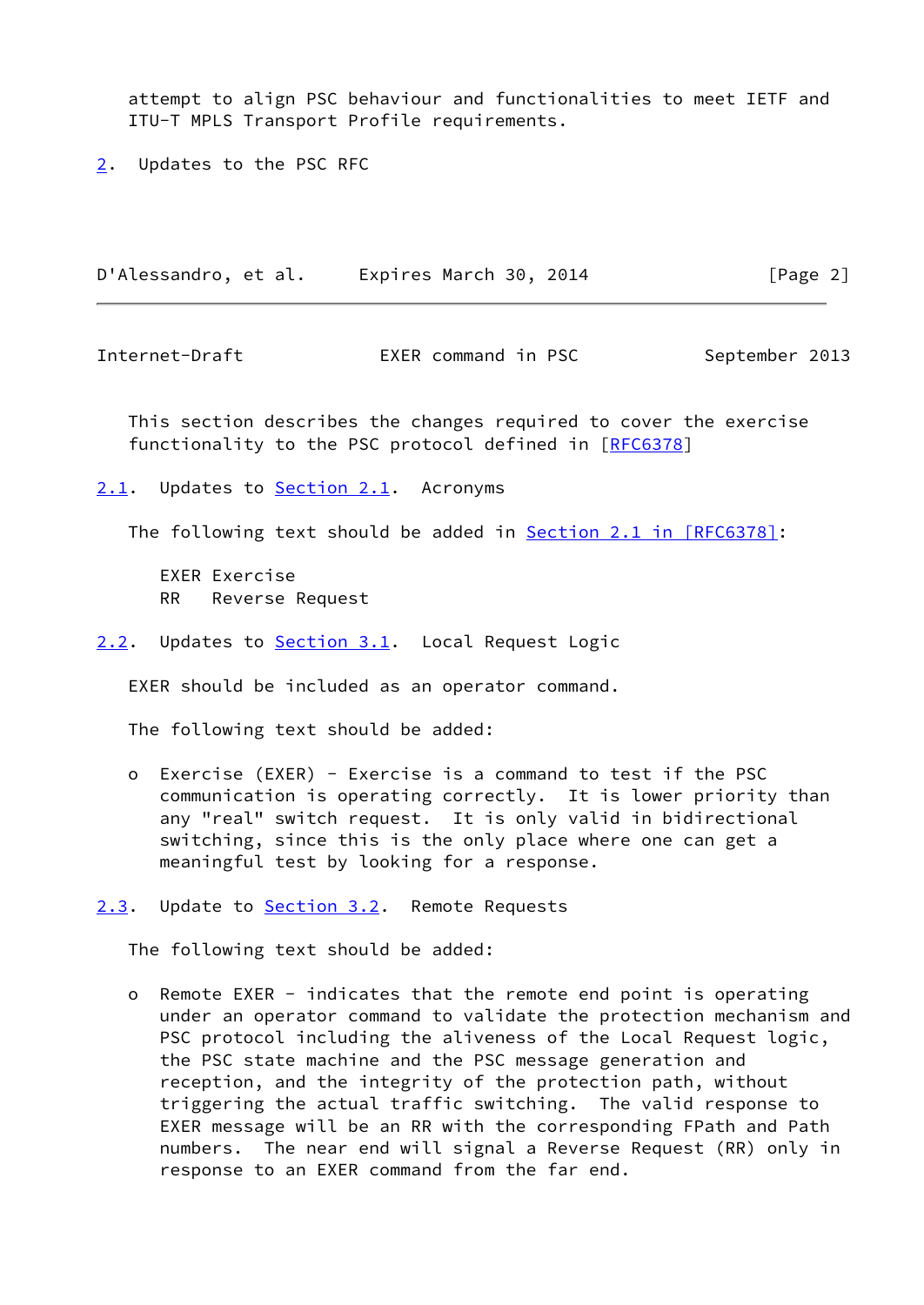When Exercise commands are input at both ends, an EXER, instead of RR, is transmitted from both ends.

<span id="page-3-0"></span>[2.4](#page-3-0). Updates to Section 3.6. PSC Control States

The following text should be added:

 o Exercise state - The operator has issued the Exercise command to test and validate the protection mechanism and PSC protocol including the integrity of the protection path, without triggering the actual traffic switching.

| D'Alessandro, et al. | Expires March 30, 2014 | [Page 3] |
|----------------------|------------------------|----------|
|----------------------|------------------------|----------|

<span id="page-3-2"></span>Internet-Draft EXER command in PSC September 2013

<span id="page-3-1"></span>[2.5](#page-3-1). Updates to Section 4.2.2. PSC Request Field

The following PSC Requests should be added to PSC Request field:

 (3) Exercise - indicates that the transmitting end point is exercising the protection channel and mechanism. FPath and Path are set to the same value of the NR, RR or DNR request that EXER replaces.

 (2) Reverse Request - indicates that the transmitting end point is responding to an EXER command from the far end. FPath and Path are set to the same value of the NR, RR or DNR request that EXER replaces.

<span id="page-3-3"></span>[2.6](#page-3-3). Updates to Section 4.3.2. Priority of Inputs

 The priority of the Exercise should be inserted between the priorities of WTR Expires and No Request.

<span id="page-3-4"></span>[2.7](#page-3-4). Updates to Section 4.3.3. Operation of PSC States

<span id="page-3-5"></span>[2.7.1](#page-3-5). Updates to Section 4.3.3.1. Normal State

Add the following text for **Section 4.3.3.1</u>.** Normal State:

 o A local Exercise input SHALL cause the LER to go into local Exercise state and begin transmission of an EXER(0,0) message.

o A remote EXER message SHALL cause the LER to go into remote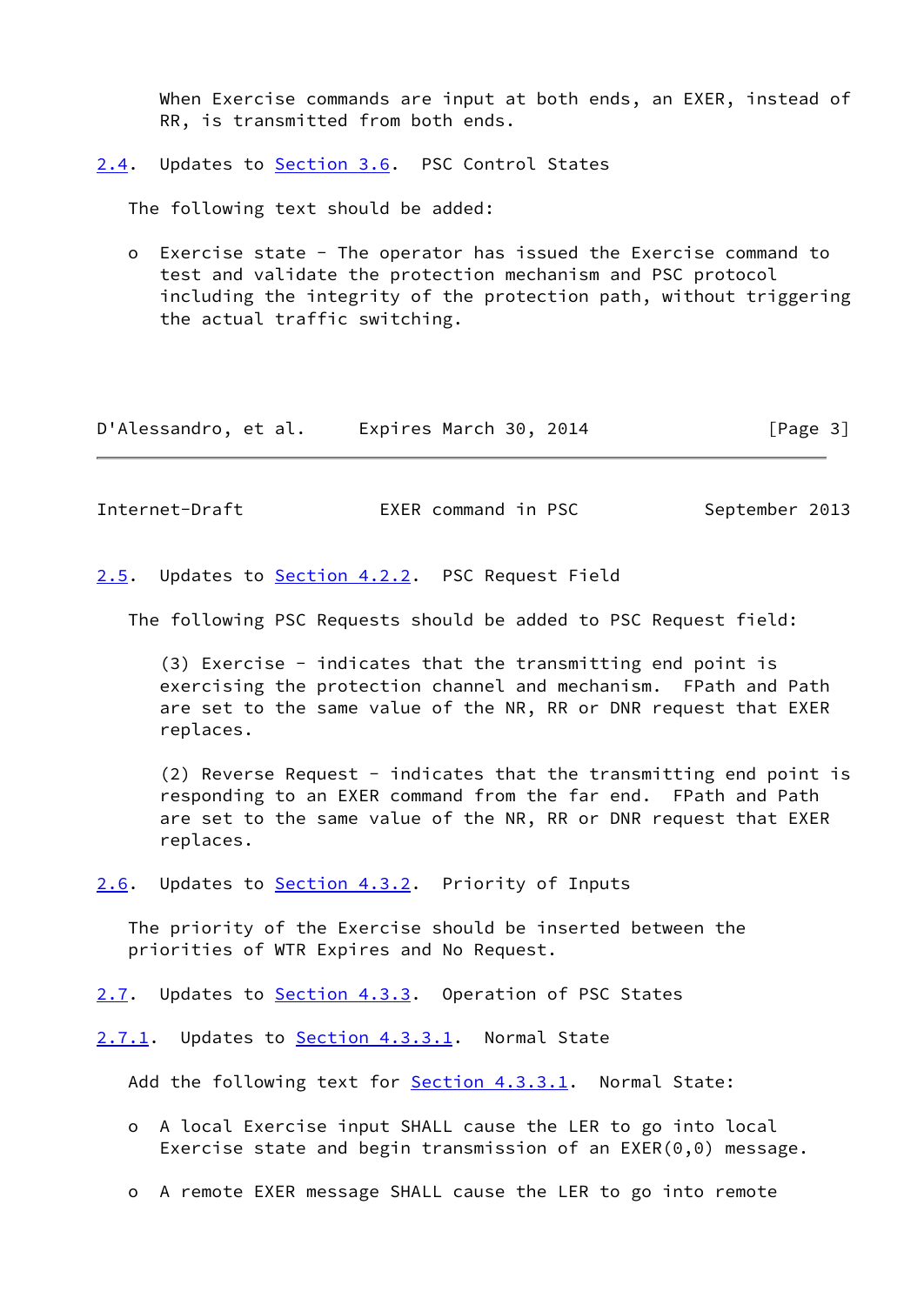Exercise state, and transmit an RR(0,0)message.

<span id="page-4-0"></span>[2.7.2](#page-4-0). Updates to Section 4.3.3.6. Do-not-Revert State

Add the following text for **Section 4.3.3.6.** Do-not-Revert State:

- o A local Exercise input SHALL cause the LER to go into local Exercise state and begin transmission of an EXER(0,1) message.
- o A remote EXER message SHALL cause the LER to go into remote Exercise state, and transmit an RR(0,1)message.

<span id="page-4-1"></span>[2.7.3](#page-4-1). New subsection for Exercise State

Add a new sub-section, Section 4.3.3.7. Exercise State, with the following text:

 In the Exercise state, the user data traffic SHALL remain on the same path as the previous state, such as Normal state or Do-Not-Revert

D'Alessandro, et al. Expires March 30, 2014 [Page 4]

Internet-Draft EXER command in PSC September 2013

 state. The local end SHALL signal a RR message in response to a remote EXER message. When both ends are in local Exercise state, only the EXER messages are exchanged.

 When in Exercise state, the following describe the reaction to local input:

- o A local Clear SHALL be ignored if in remote Exercise state. If in local Exercise state, then this input SHALL cause the LER to go into Normal state and being transmitting NR(0,0) when the LER is configured for revertive mode. For non-revertive mode, the LER goes into DNR state and begin transmitting DNR(0,1).
- o A local Lockout of protection input SHALL cause the LER to go into local Unavailable state and begin transmission of an LO(0,0) message.
- o A local Forced Switch input SHALL cause the LER to go into local Protecting administrative state and begin transmission of an FS(1,1) message.
- o A local Signal Fail indication on the protection path SHALL cause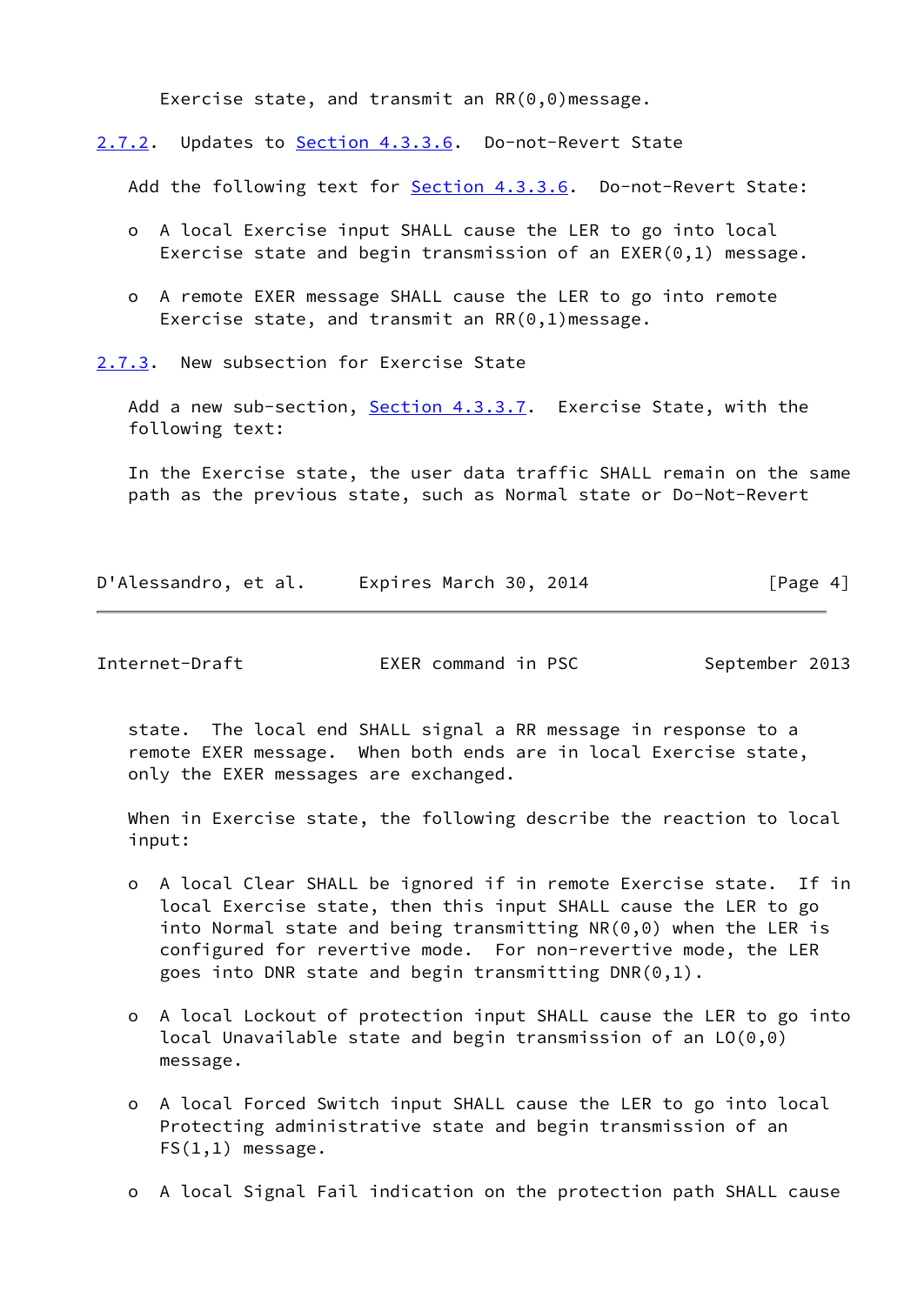the LER to go into local Unavailable state and begin transmission of an  $SF(0,0)$  message.

- o A local Signal Fail indication on the working path SHALL cause the LER to go into local Protecting failure state and begin transmission of an SF(1,1) message.
- o A local Manual Switch input SHALL cause the LER to go into local Protecting administrative state and begin transmission of an MS(1,1) message.
- o A local EXER input can be applied when the local end is in remote EXER state. This SHALL cause the LER to remain in the EXER state, but begin transmission of an EXER message instead of RR message.
- o All other local inputs SHALL be ignored.

 When in Exercise state, the following describe the reaction to remote messages:

 o A remote Lockout of protection message SHALL cause the LER to go into remote Unavailable state and begin transmission of an NR(0,0) message.

| D'Alessandro, et al. | Expires March 30, 2014 | [Page 5] |
|----------------------|------------------------|----------|
|                      |                        |          |

<span id="page-5-0"></span>Internet-Draft EXER command in PSC September 2013

- o A remote Forced Switch message SHALL cause the LER to go into remote Protecting administrative state and begin transmission of an NR(0,1) message.
- o A remote Signal Fail message for the protection path SHALL cause the LER to go into remote Unavailable state and begin transmission of an NR(0,0) message.
- o A remote Signal Fail message for the working path SHALL cause the LER to go into remote Protecting failure state and begin transmission of an NR(0,1) message.
- o A remote Manual Switch message SHALL cause the LER to go into remote Protecting administrative state and begin transmission of an NR(0,1) message.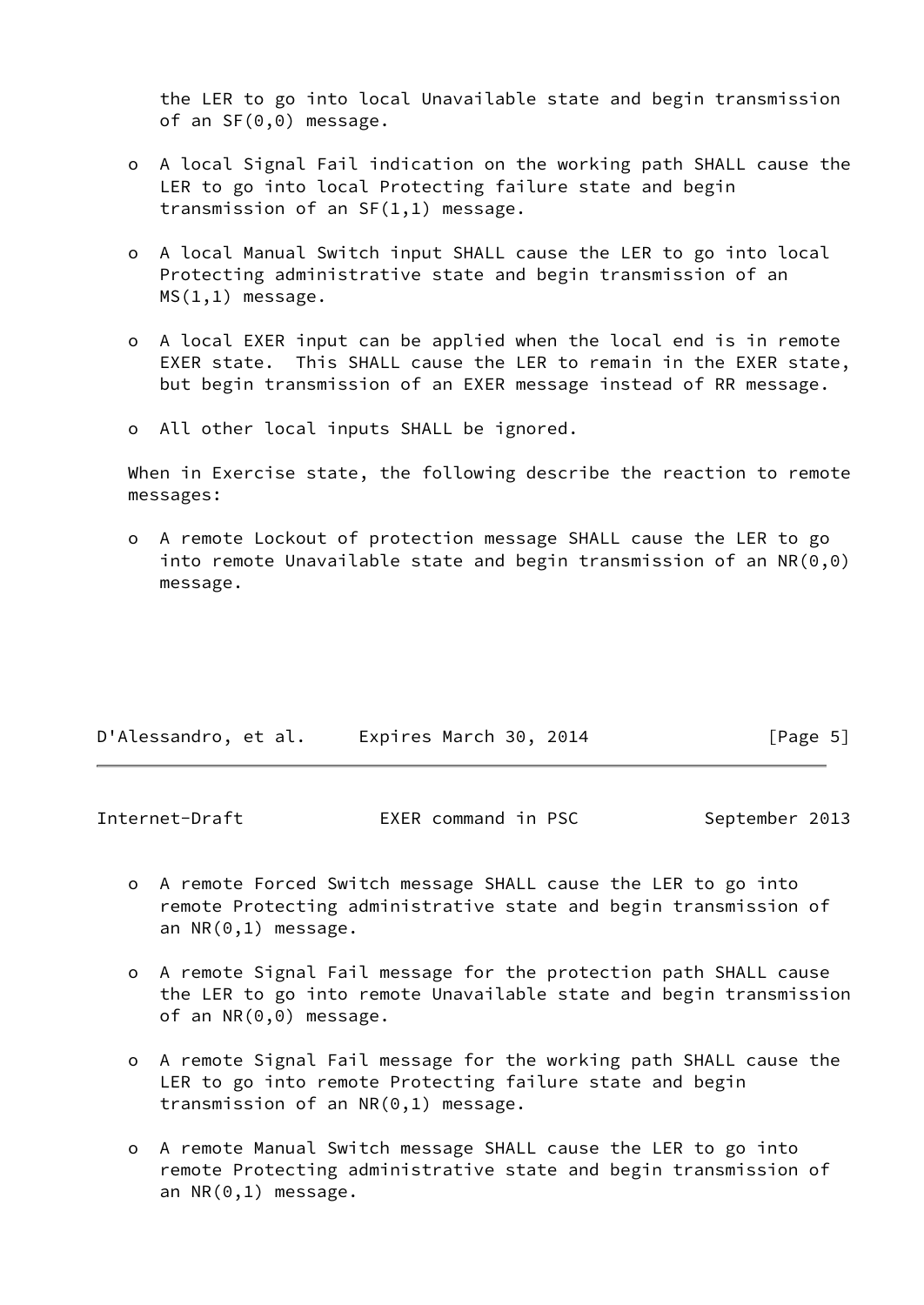- o A remote DNR(0,1) message received in remote Exercise state SHALL cause the LER to go into DNR state and begin transmitting  $DNR(0,1)$ . A remote  $DNR(0,1)$  message in local Exercise state is ignored.
- o A remote NR(0,0) message received in remote Exercise state SHALL cause the LER to go into Normal state and begin transmitting NR(0,0). A remote NR message in local Exercise state is ignored.
- o All other local inputs SHALL be ignored.

<span id="page-6-0"></span>[2.8](#page-6-0). Updates to Appendix A. PSC State Machine Tables

Add the following extended states:

 E::L = Exercise due to local EXER command E::R = Exercise due to remote EXER message

Add the following messages:

 State REQ(FP, P) ----- ---------- E::L EXER(0,0)for revertive, or EXER(0,1)for non-revertive E::R RR(0,0) for revertive, or RR(0,1) for non-revertive

 Add the following line to the local inputs describing the table description rows:

EXER Exercise

 Add the following line to the remote inputs describing the table description rows:

| D'Alessandro, et al.                       | Expires March 30, 2014                                               | [Page 6]       |
|--------------------------------------------|----------------------------------------------------------------------|----------------|
| Internet-Draft                             | EXER command in PSC                                                  | September 2013 |
| EXER remote Exercise<br>RR Reverse Request |                                                                      |                |
|                                            | Modify the state machine as follows (only relevant cells are shown): |                |
| Part 1: Local input state machine          |                                                                      |                |
|                                            |                                                                      |                |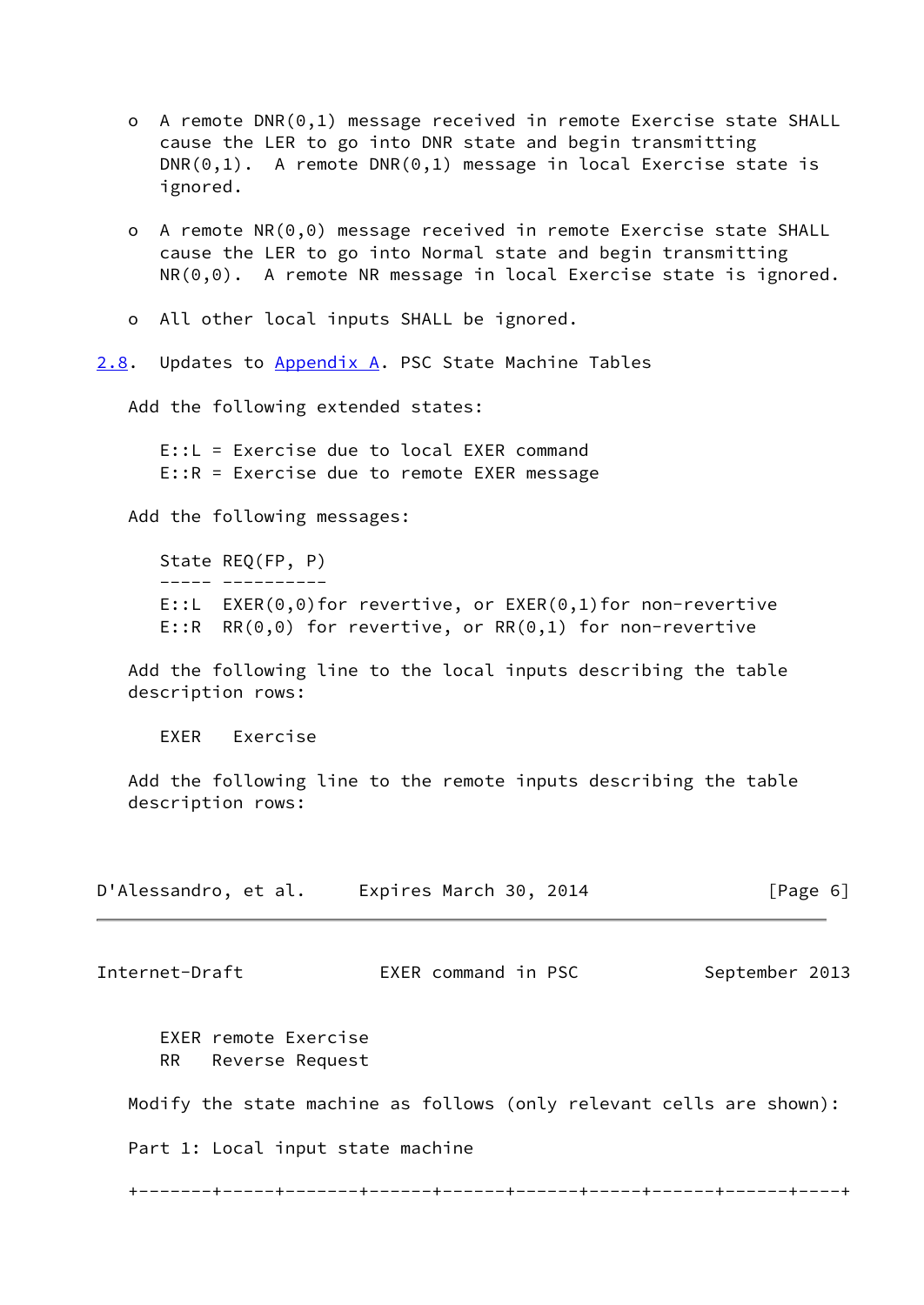|                                                                          | $_{\rm OC}$ | $\mathsf{L}\mathsf{O}$ | $SF-P$   FS |  | $SF-W$   $SFC$ | MS | WTRE<br>$\mathsf{x}\mathsf{p}$ | EX<br>ER  |  |
|--------------------------------------------------------------------------|-------------|------------------------|-------------|--|----------------|----|--------------------------------|-----------|--|
| ${\sf N}$                                                                |             |                        |             |  |                |    |                                | E:<br>: L |  |
| UA:LO<br>$:\mathsf{L}% \left( \mathcal{M}\right) \rightarrow \mathsf{L}$ |             |                        |             |  |                |    |                                | i         |  |
| UA:P:<br>L                                                               |             |                        |             |  |                |    |                                | i         |  |
| UA:LO<br>: R                                                             |             |                        |             |  |                |    |                                | i         |  |
| UA:P:<br>R                                                               |             |                        |             |  |                |    |                                | i         |  |
| PF:W:<br>L                                                               |             |                        |             |  |                |    |                                | i         |  |
| PF:W:<br>$\mathsf R$                                                     |             |                        |             |  |                |    |                                | i         |  |
| PA:F:<br>L                                                               |             |                        |             |  |                |    |                                | i         |  |
| PA:M:<br>L                                                               |             |                        |             |  |                |    |                                | i         |  |
| PA:F:<br>$\mathsf{R}$                                                    |             |                        |             |  |                |    |                                | ٦         |  |
| PA:M:<br>$\mathsf{R}$                                                    |             |                        |             |  |                |    |                                | ٦         |  |
| <b>WTR</b>                                                               |             |                        |             |  |                |    |                                | İ.        |  |
| <b>DNR</b>                                                               |             |                        |             |  |                |    |                                | E :       |  |

|                | D'Alessandro, et al. |  | Expires March 30, 2014 | [Page 7] |  |                |  |  |
|----------------|----------------------|--|------------------------|----------|--|----------------|--|--|
| Internet-Draft |                      |  | EXER command in PSC    |          |  | September 2013 |  |  |
|                |                      |  |                        |          |  |                |  |  |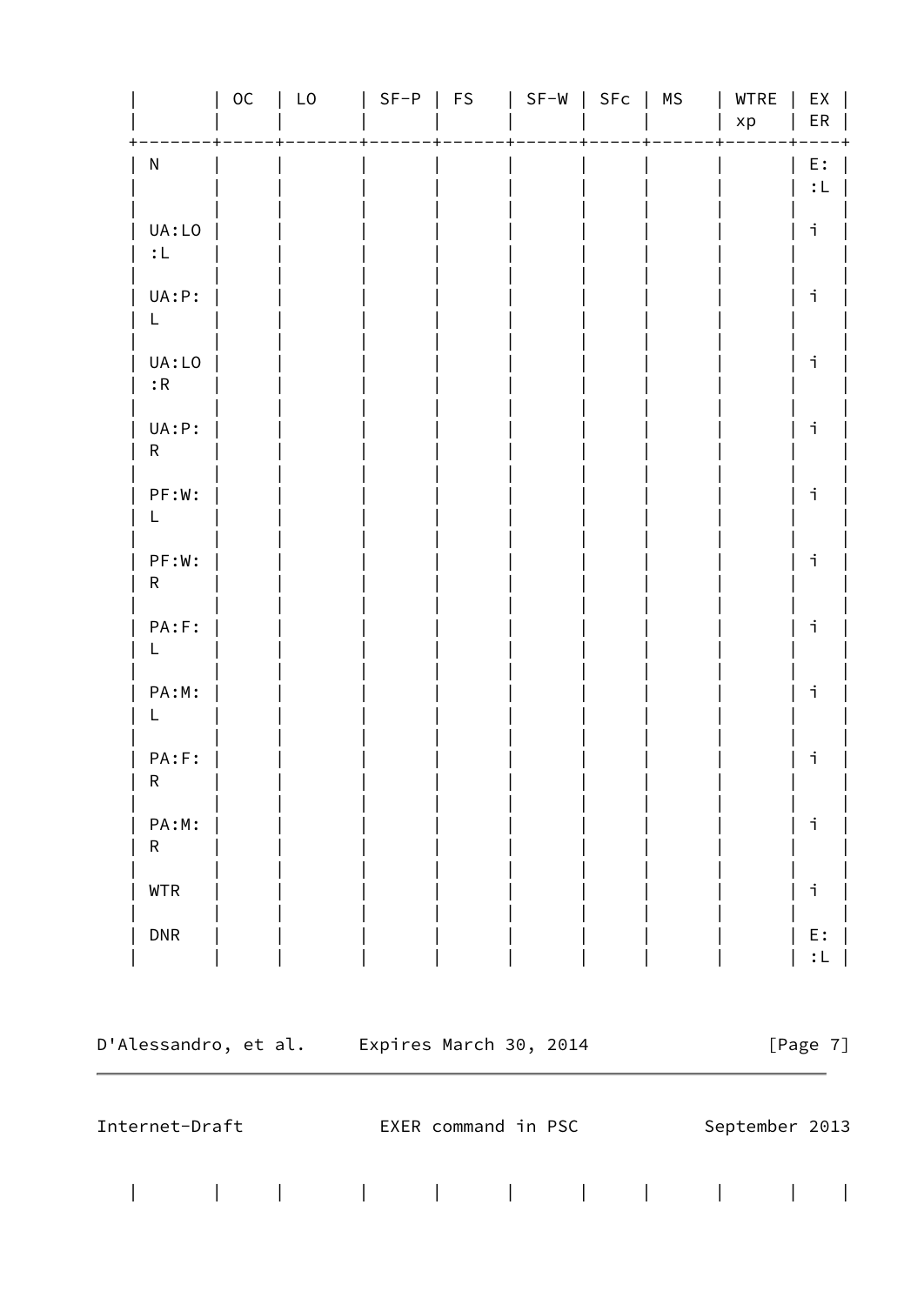|  |  |  | E::L   [20   UA:LO   UA:P   PA:F   PF:W   i   PA:M   i   i |                               |
|--|--|--|------------------------------------------------------------|-------------------------------|
|  |  |  | ]   :L   :L   :L   :L     :L                               | $\mathbf{1}$ and $\mathbf{1}$ |
|  |  |  |                                                            |                               |
|  |  |  | E::R   i   UA:LO   UA:P   PA:F   PF:W   i   PA:M   i   E:  |                               |
|  |  |  |                                                            |                               |
|  |  |  |                                                            |                               |

Part 2: Remote messages state machine

|                       |                |                             |  |              |                    |                               |                             | --+                          |
|-----------------------|----------------|-----------------------------|--|--------------|--------------------|-------------------------------|-----------------------------|------------------------------|
|                       | L <sub>0</sub> | SF-P   FS   SF-W   MS   WTR |  | $\mathbf{I}$ | DN<br>$\mathsf{R}$ | $N_{\odot}$<br>$\mathsf{R}^-$ | EX<br>${\sf ER}$            | $\mathsf{R}$<br>$\mathsf{R}$ |
| N                     |                |                             |  |              |                    |                               | E:<br>$\colon\! \mathsf{R}$ | $\mathbf i$                  |
| UA:LO<br>: L          |                |                             |  |              |                    |                               | i,                          | $\mathbf i$                  |
| UA:P:<br>L.           |                |                             |  |              |                    |                               | $\mathbf i$                 | $\mathbf i$                  |
| UA:LO<br>: R          |                |                             |  |              |                    |                               | i                           | i                            |
| UA:P:<br>$\mathsf{R}$ |                |                             |  |              |                    |                               | i                           | i                            |
| PF:W:<br>L.           |                |                             |  |              |                    |                               | i                           | i                            |
| PF:W:<br>$\mathsf{R}$ |                |                             |  |              |                    |                               | $\mathbf i$                 | i                            |
| PA:F:<br>L.           |                |                             |  |              |                    |                               | $\mathbf i$                 | i                            |
| PA:M:<br>L.           |                |                             |  |              |                    |                               | $\mathbf{i}$                | i                            |
| PA:F:<br>$\mathsf{R}$ |                |                             |  |              |                    |                               | i                           | $\mathbf i$                  |
| PA:M:<br>$\mathsf{R}$ |                |                             |  |              |                    |                               | $\mathbf i$                 | $\mathbf i$                  |
|                       |                |                             |  |              |                    |                               |                             |                              |

D'Alessandro, et al. Expires March 30, 2014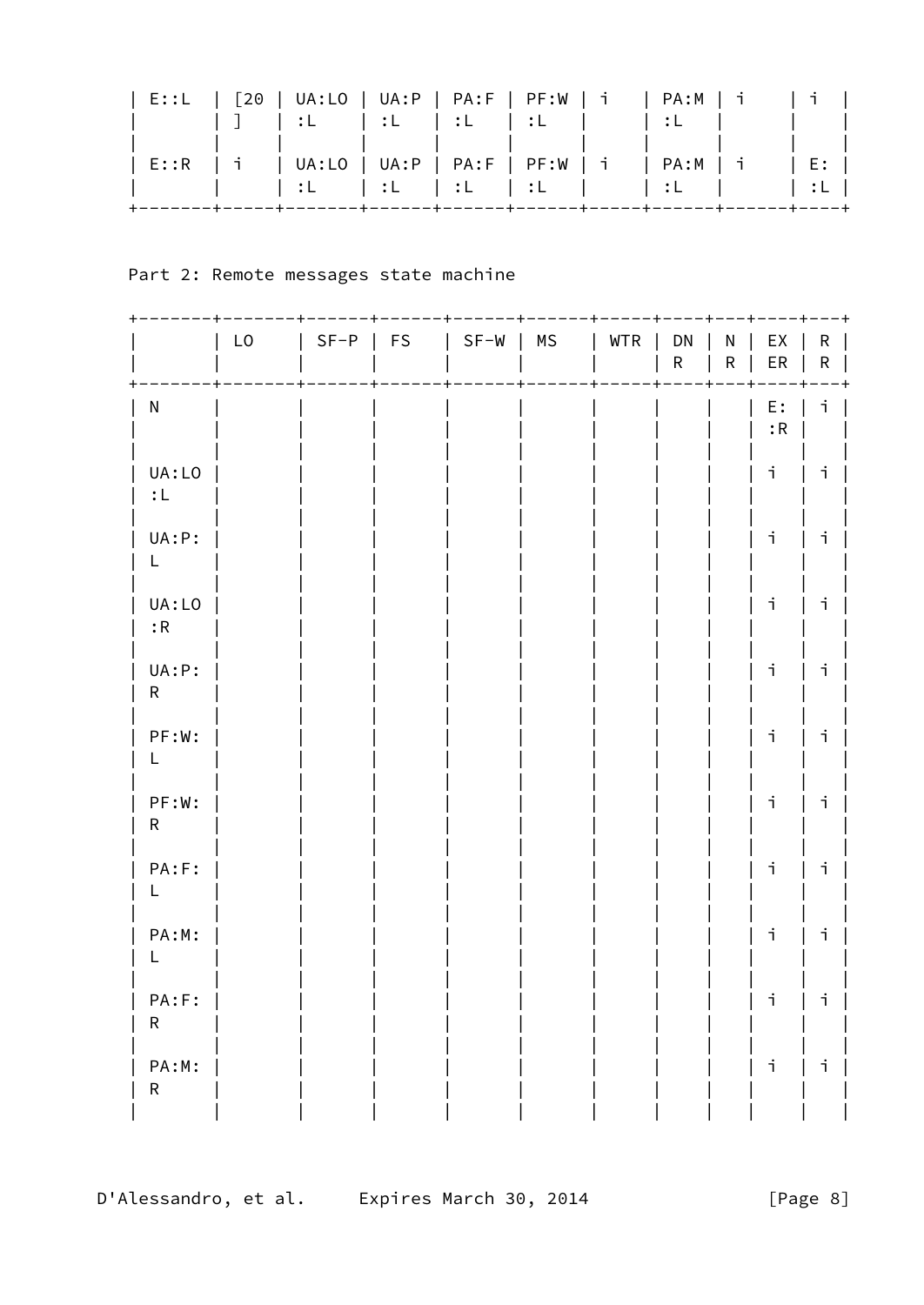| <b>WTR</b> |       |      |       |      |       |   |    |   |     |   |
|------------|-------|------|-------|------|-------|---|----|---|-----|---|
|            |       |      |       |      |       |   |    |   |     |   |
| <b>DNR</b> |       |      |       |      |       |   |    |   | E : | ٦ |
|            |       |      |       |      |       |   |    |   | : R |   |
|            |       |      |       |      |       |   |    |   |     |   |
| E: L       | UA:LO | UA:P | PA: F | PF:W | PA: M | i | É. | ٦ | ٦   |   |
|            | : R   | : R  | : R   | : R  | : R   |   |    |   |     |   |
|            |       |      |       |      |       |   |    |   |     |   |
| E: R       | UA:LO | UA:P | PA: F | PF:W | PA:M  | i | DN | N | ٦   | ٦ |
|            | : R   | : R  | : R   | : R  | : R   |   | R  |   |     |   |

<span id="page-9-1"></span>Internet-Draft EXER command in PSC September 2013

 [20] Transition to N for revertive mode, transition to DNR for non revervtive mode

<span id="page-9-6"></span>[2.9](#page-9-6). Updates to Appendix B. Exercising the Protection Domain

Remove Appendix B.

<span id="page-9-0"></span>[3](#page-9-0). IANA Considerations

This document makes no request of IANA.

 Note to RFC Editor: this section may be removed on publication as an RFC.

<span id="page-9-2"></span>[4](#page-9-2). Security Considerations

 No specific security issue is raised in addition to those ones already documented in [[RFC6378](https://datatracker.ietf.org/doc/pdf/rfc6378)]

- <span id="page-9-3"></span>[5](#page-9-3). Acknowledgements
- <span id="page-9-4"></span>[6](#page-9-4). References

<span id="page-9-5"></span>[6.1](#page-9-5). Normative References

- [RFC5654] Niven-Jenkins, B., Brungard, D., Betts, M., Sprecher, N., and S. Ueno, "Requirements of an MPLS Transport Profile", [RFC 5654,](https://datatracker.ietf.org/doc/pdf/rfc5654) September 2009.
- [RFC6378] Weingarten, Y., Bryant, S., Osborne, E., Sprecher, N., and A. Fulignoli, "MPLS Transport Profile (MPLS-TP) Linear Protection", [RFC 6378](https://datatracker.ietf.org/doc/pdf/rfc6378), October 2011.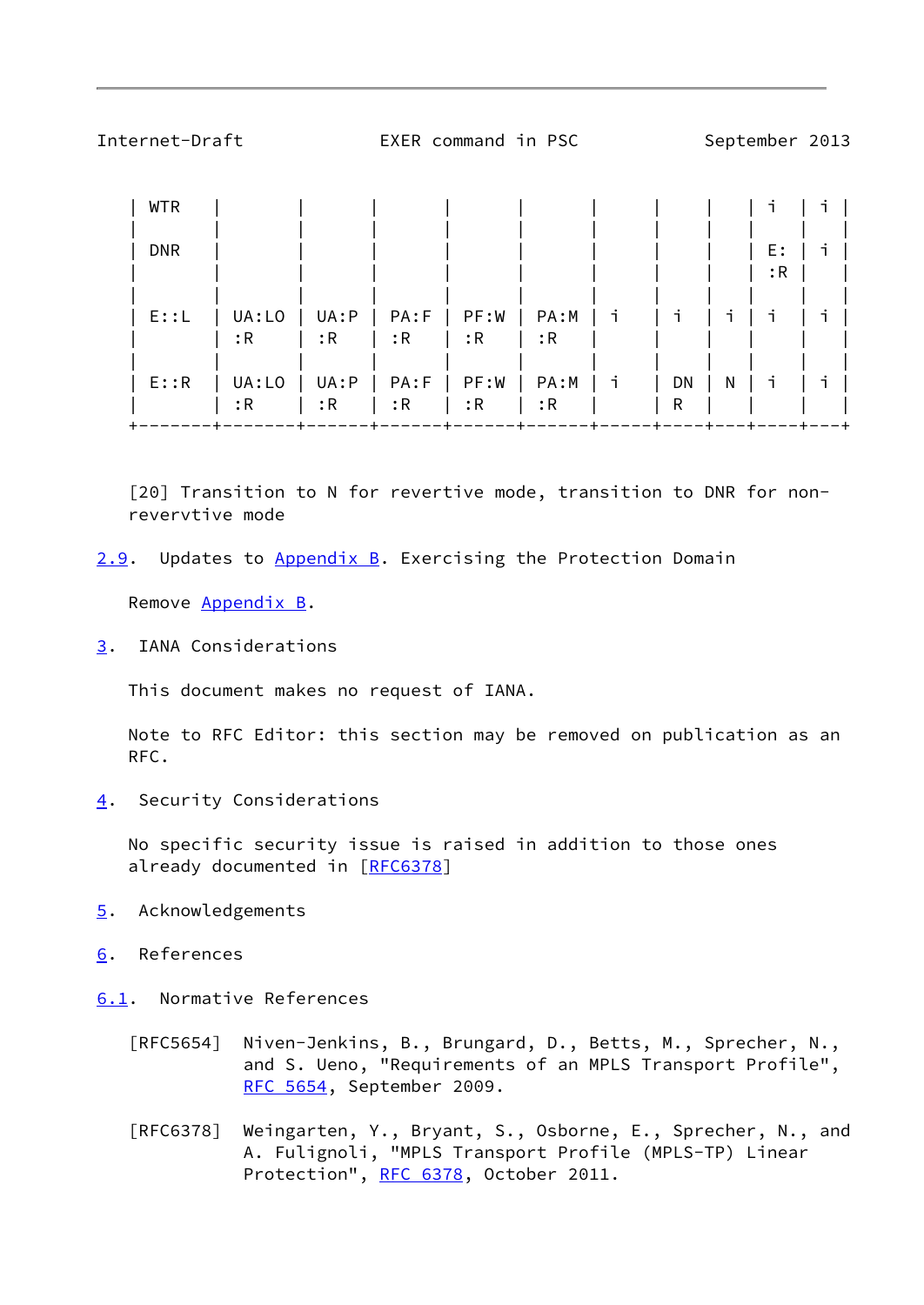<span id="page-10-3"></span><span id="page-10-2"></span><span id="page-10-1"></span>Internet-Draft EXER command in PSC September 2013 [LIAISON1205] ITU-T SG15, ., "Liaison Statement: Recommendation ITU-T G.8131/Y.1382 revision - Linear protection switching for MPLS-TP networks ", [https://datatracker.ietf.org/liaison/](https://datatracker.ietf.org/liaison/1205/) [1205/](https://datatracker.ietf.org/liaison/1205/) , October 2012. [LIAISON1234] ITU-T SG15, ., "Liaison Statement: Recommendation ITU-T G.8131 revision - Linear protection switching for MPLS-TP networks ", https://datatracker.ietf.org/liaison/1234/, February 2013. Authors' Addresses Alessandro D'Alessandro Telecom Italia via Reiss Romoli, 274 Torino 10141 Italy Phone: +30 011 2285887 Email: alessandro.dalessandro@telecomitalia.it Jeong-dong Ryoo ETRI 218 Gajeongno Yuseong-gu, Daejeon 305-700 South Korea Phone: +82-42-860-5384 Email: ryoo@etri.re.kr Huub van Helvoort Huawei Technologies Karspeldreef 4, Amsterdam 1101 CJ the Netherlands

<span id="page-10-0"></span>D'Alessandro, et al. Expires March 30, 2014 [Page 9]